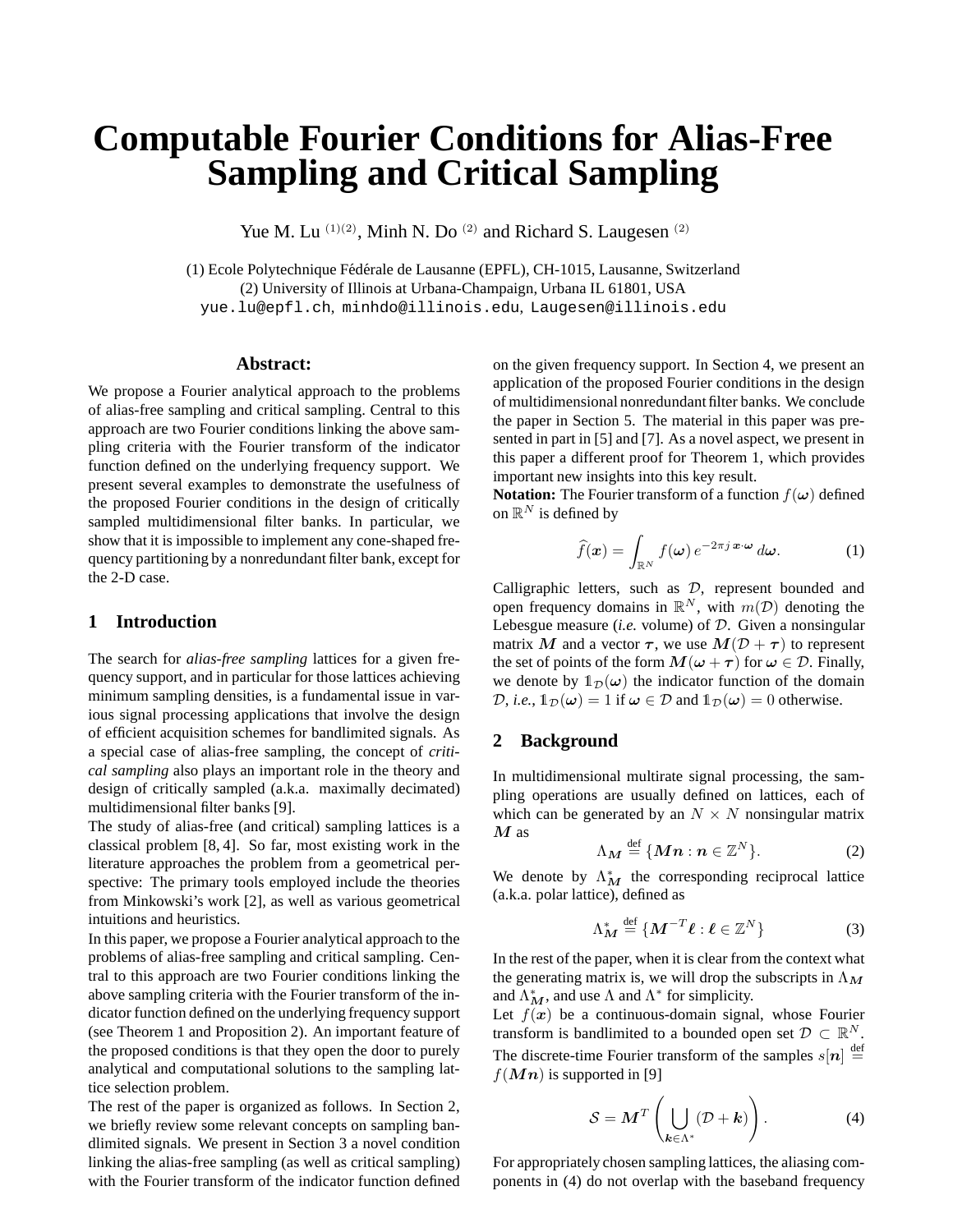support  $D$ . In this important case, we can fully recover the original continuous-domain signal  $f(x)$  by applying an ideal interpolation filter spectrally supported on  $D$  to the discrete samples  $s[n]$ .

**Definition 1** *We say a frequency support* D *allows an* aliasfree M*-fold sampling, if different shifted copies of* D *in* (4) *are disjoint, i.e.,*

$$
\mathcal{D} \cap (\mathcal{D} + \mathbf{k}) = \emptyset \text{ for all } \mathbf{k} \in \Lambda^* \setminus \{\mathbf{0}\}. \tag{5}
$$

*Furthermore, we say* D *can be* critically sampled *by* M*, if in addition to the alias-free condition in* (5)*, the union of the shifted copies also covers the entire spectrum, i.e.,*

$$
\bigcup_{\mathbf{k}\in\Lambda^*}(\mathcal{D}+\mathbf{k})=\mathbb{R}^N,\quad \text{up to a set of measure zero.} \quad (6)
$$

The focus of this work is to present two Fourier analytical conditions for alias-free sampling and critical sampling. Our discussions will be based on the following geometrical argument [2], which can be easily verified from (5).

**Proposition 1** *The alias-free sampling condition in* (5) *is equivalent to requiring*

$$
\Lambda^* \cap (\mathcal{D} - \mathcal{D}) = \{0\},\tag{7}
$$

*where* D − D *def* = {ω − τ : ω, τ ∈ D} *is the Minkowski sum of the open set* D *and its negative* −D*.*

## **3 Fourier Analytical Conditions**

In this section, we study the problems of alias-free sampling and critical sampling with Fourier techniques. The key observation is a link between the alias-free sampling condition and the Fourier transform of the indicator function  $1_{\mathcal{D}}(\omega)$ defined on the frequency support D.

#### **31 Alias-Free Sampling**

**Lemma 1** *Let*  $D$  *be a frequency region, and*  $f(\omega)$  *a positive function supported on*  $(D - D)$ *, i.e.,*  $f(\omega) > 0$  *for*  $\omega \in$  $(D - D)$  *and*  $f(\omega) = 0$  *otherwise. Then* D *allows an* M*fold alias-free sampling* if and only if

$$
\sum_{\mathbf{k}\in\Lambda^*} f(\mathbf{k}) = f(\mathbf{0}).\tag{8}
$$

**Proof** By construction, (8) holds if and only if  $\Lambda^* \cap (\mathcal{D} D = \{0\}$ . Applying Proposition 1, we are done.

**Theorem 1** *A frequency region* D *allows an* M*-fold aliasfree sampling* if and only if

$$
|\mathbf{M}| \sum_{n \in \Lambda} |\widehat{\mathbb{1}}_{\mathcal{D}}(n)|^2 = m(\mathcal{D}), \tag{9}
$$

*where*  $\widehat{1}_D(x)$  *is the Fourier transform of*  $1_D(\omega)$ *, and*  $|M|$ *is the absolute value of the determinant of* M*.*

**Proof** Consider the autocorrelation function

$$
R_{\mathcal{D}}(\boldsymbol{\omega}) = \int \mathbb{1}_{\mathcal{D}}(\boldsymbol{\tau}) \, \mathbb{1}_{\mathcal{D}}(\boldsymbol{\tau} - \boldsymbol{\omega}) \, d\boldsymbol{\tau}.
$$

Clearly,  $R_{\mathcal{D}}(\omega) \geq 0$  for all  $\omega$ . Meanwhile, we can verify that supp  $R_{\mathcal{D}}(\omega) = (\mathcal{D} - \mathcal{D})$ . Thus, we can apply Lemma 1 and obtain that,  $D$  allows an  $M$ -fold alias-free sampling if and only if

$$
\sum_{\boldsymbol{k}\in\Lambda^*}R_{\mathcal{D}}(\boldsymbol{k})=R_{\mathcal{D}}(\boldsymbol{0})=\int\mathbb{1}_{\mathcal{D}}(\boldsymbol{\tau})\,d\boldsymbol{\tau}=m(\mathcal{D}).
$$

Applying the Poisson summation formula to the above equality (see Appendix A of [7] for a justification of the pointwise equality), we have

$$
m(\mathcal{D}) = \sum_{\mathbf{k} \in \Lambda^*} R_{\mathcal{D}}(\mathbf{k}) = |\mathbf{M}| \sum_{\mathbf{n} \in \Lambda} \widehat{R}_{\mathcal{D}}(\mathbf{n}). \tag{10}
$$

From the definition of  $R_{\mathcal{D}}(\omega)$ , its Fourier transform is  $\widehat{R}_{\mathcal{D}}(x) = |\widehat{\mathbb{1}}_{\mathcal{D}}(x)|^2$ . Substituting this formula into (10), we are done.

## **32 Critical Sampling**

Here we focus on the special case of critical sampling, and begin by mentioning, without proof, a standard result:

**Lemma 2** *A frequency support* D *can be critically sampled by a sampling matrix* M *if and only if* M *is an aliasfree sampling matrix for* D *with sampling density*  $1/|M|$  =  $m(\mathcal{D})$ .

**Proposition 2** *A frequency support* D *can be critically sampled by a matrix* M *if and only if*

$$
\widehat{\mathbb{1}}_{\mathcal{D}}(\mathbf{0}) = m(\mathcal{D}) = \frac{1}{|\mathcal{M}|} \quad \text{and} \quad \widehat{\mathbb{1}}_{\mathcal{D}}(\mathbf{n}) = 0 \tag{11}
$$

*for all*  $n \in \Lambda \setminus \{0\}$ *.* 

**Proof** Suppose (11) holds. Then it follows that

$$
\sum_{n\in\Lambda}|\widehat{1}_{\mathcal{D}}(n)|^2=|\widehat{1}_{\mathcal{D}}(0)|^2=\frac{m(\mathcal{D})}{|M|},
$$

and hence from Theorem 1,  $M$  is an alias-free sampling matrix for D. Meanwhile, since  $m(D) = \frac{1}{|M|}$ , we can apply Lemma 2 to conclude that  $D$  is critically sampled by  $M$ . By reversing the above line of reasoning, we can also show the necessity of (11).

*Remark:* The result of Proposition 2 is previously known in various disciplines. In approximation theory, the condition (11) is often called the interpolation property (see, for example, [4]). The usefulness of this condition in the context of lattice tiling was first pointed out by Kolountzakis and Lagarias [3] and applied to investigate the tiling of various high dimensional shapes.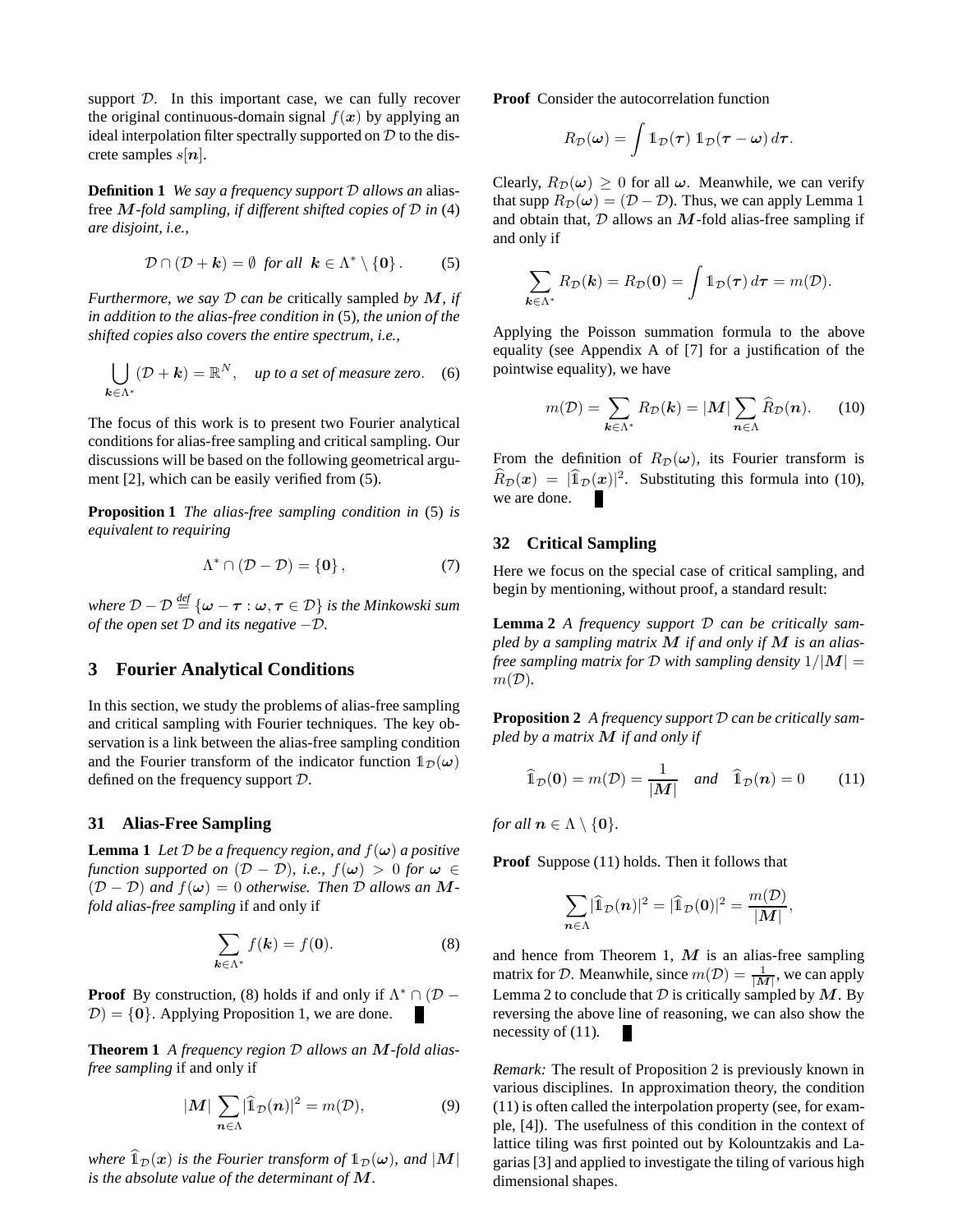#### **33 Computational Aspects**

The Fourier conditions proposed in Theorem 1 and Proposition 2 can lead to practical computational algorithms for testing alias-free and critical sampling. Here, we briefly comment on two important computational aspects in applying the proposed conditions.

First, as a prerequisite to using the proposed Fourier conditions, we must know the expression for  $\widehat{1}_D(x)$ . This evaluation can be a cumbersome task if we need to do the derivation by hand for each given  $D$ . However, when the frequency regions D are arbitrary polygonal and polyhedral domains, we can obtain the closed-form expressions for  $\mathbb{1}_D(x)$  via the divergence theorem [1, 7].

Another potential issue in practical implementations is that the Fourier conditions in (9) and (11) both involve an infinite number of lattice points. We show in [7] that the infinite sum in (9) can be well-approximated by a truncated finite sum. Moreover, with high probability, we actually only need to evaluate the Fourier transform on a very small number of points in a lattice (e.g. 4 points in 2-D) in order to show aliasing occurs, thus ruling out the lattice.

## **4 Application: Filter Bank Design**

In this section we present an application of Proposition 2 in the design of multidimensional critically sampled filter banks.

## **41 Frequency Partitioning of Critically Sampled Filter Banks**

Consider a general multidimensional filter bank, where each channel contains a subband filter and a sampling operator. As an important step in filter bank design, we need to specify the ideal passband support of each subband filter, all of which form a partitioning of the frequency spectrum.

Not every possible frequency partitioning can be used for filter bank implementation though. In particular, if we want to have a nonredundant filter bank, then the ideal passband support of each subband filter must be critically sampled by the sampling matrix in that channel. Consequently, whenever given a possible frequency partitioning, we must first perform a "reality check" of seeing whether the above condition is met, before proceeding to actual filter design.

The critical sampling condition is commonly verified geometrically (*i.e.* by drawing figures). Although intuitive and straightforward, this geometrical approach becomes cumbersome when the shape of the passband support is complicated, or when we work in 3-D and higher dimensional cases. Applying the result of Proposition 2, we propose in the following a computational procedure, which can systematically check and determine the critical sampling matrices of a given polytope region. Notice that the algorithm only searches among integer matrices, since the filter banks considered here operate on discrete-time signals.

**Procedure 1** *Let* D *be a given polytope-shaped frequency support region.*



Figure 1: The ideal frequency partitioning of several filter banks. (a) A directional filter bank which decomposes the frequency cell  $\left(-\frac{1}{2}, \frac{1}{2}\right]^2$  into 6 subbands. (b) A directional multiresolution frequency partitioning. (c) A 3-D directional frequency decomposition with pyramid-shaped passband supports.

- *1. Calculate*  $\delta = 1/m(\mathcal{D})$ *. From* (11)*, any matrix* M *that can critically-sample* D *must satisfy*  $|M| = \delta$ . If  $\delta$ *is not an integer, then stop the procedure, since in this case it is impossible for* D *to be critically sampled by any integer matrix.*
- 2. Construct a closed-form formula [7] for  $\widehat{1}_D(x)$ *.*
- *3. Based on the Hermite normal form, construct an exhaustive list of matrices of determinant* δ*, each corresponding to a distinct sampling lattice [7].*
- *4. For every matrix* M *in the above list, test the following condition*

$$
\widehat{1}_{\mathcal{D}}(\boldsymbol{M}\boldsymbol{n})=0 \quad \text{for all } \boldsymbol{n}\in\mathbb{Z}^N\backslash\{\boldsymbol{0}\}\text{ with }\|\boldsymbol{n}\|_{\infty}\leq r,\tag{12}
$$

*where* r *is a large positive integer.*

*5. Present all the matrices in the list that satisfy* (12)*. If there is no such matrix, then* D *cannot be critically sampled by any integer matrix.*

To be clear, the expression (12) is a necessary condition for  $D$  to be critically sampled by  $M$ . It is not sufficient since we only check for integer points within a finite radius r, and so in principle, even if  $M$  satisfies (12) for all  $||n||_{\infty}$  ≤ r, it might happen that  $\widehat{1}_{\mathcal{D}}(M n) \neq 0$  for some n with  $||n||_{\infty} > r$ . However, by choosing r sufficiently large, we can gain confidence in the validity of the original infinite condition (11) as required in Proposition 2. We leave the quantitative analysis of this approximation to [7]. In the following examples, we choose  $r = 10000$ .

**Example 1** *Figure 1(a) presents the frequency decomposition of a directional filter bank (DFB). Applying the algorithm in Procedure 1, we can easily verify that this frequency decomposition can be critically sampled. The corresponding sampling matrices, denoted by*  $M_k$  *for the kth subband, are* 

$$
\boldsymbol{M}_0 = \boldsymbol{M}_1 = \boldsymbol{M}_2 = \left( \begin{array}{cc} 6 & 3 \\ 0 & 1 \end{array} \right).
$$

 $M_3, M_4$  and  $M_5$  can be inferred by symmetry.

**Example 2** *We show in Figure 1(b) a directional and multiresolution decomposition of the 2-D frequency spectrum. Applying Procedure 1 confirms that such a frequency partitioning can be critically sampled as well. The sampling*